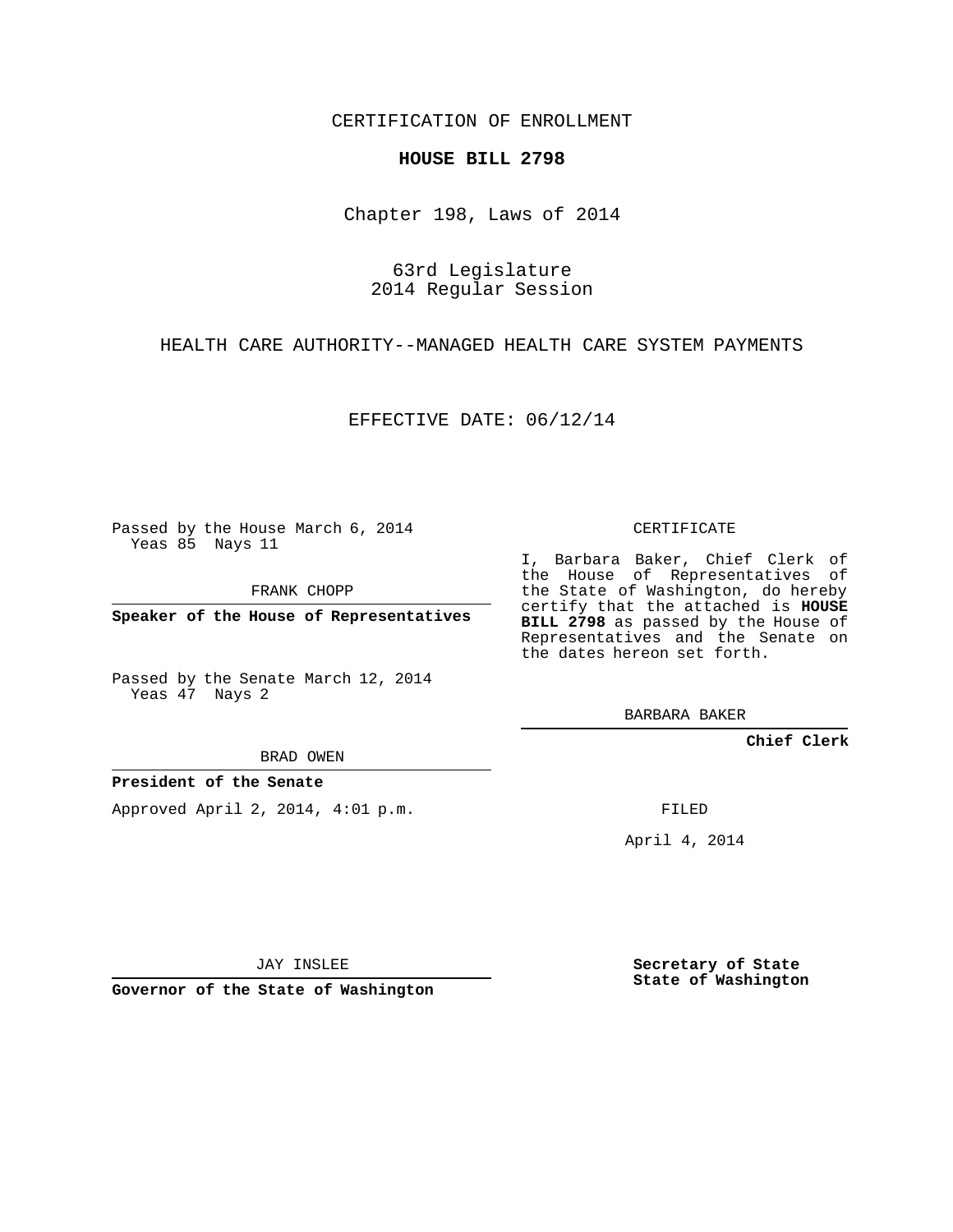## **HOUSE BILL 2798** \_\_\_\_\_\_\_\_\_\_\_\_\_\_\_\_\_\_\_\_\_\_\_\_\_\_\_\_\_\_\_\_\_\_\_\_\_\_\_\_\_\_\_\_\_

\_\_\_\_\_\_\_\_\_\_\_\_\_\_\_\_\_\_\_\_\_\_\_\_\_\_\_\_\_\_\_\_\_\_\_\_\_\_\_\_\_\_\_\_\_

Passed Legislature - 2014 Regular Session

**State of Washington 63rd Legislature 2014 Regular Session By** Representative Hunter

Read first time 02/28/14. Referred to Committee on Appropriations.

 1 AN ACT Relating to payments by the health care authority to managed 2 health care systems; and amending RCW 70.47.110.

3 BE IT ENACTED BY THE LEGISLATURE OF THE STATE OF WASHINGTON:

 4 **Sec. 1.** RCW 70.47.110 and 2011 1st sp.s. c 15 s 84 are each 5 amended to read as follows:

6 The health care authority may make payments to ((participating)) 7 managed health care systems, as defined in RCW 74.09.522 or in this 8 chapter, on behalf of any ((enrollee)) person who is a recipient of 9 medical care under chapter  $74.09$  RCW,  $((a\text{ft}))$  up to the maximum rate allowable for federal matching purposes under Title XIX of the social security act. Any enrollee on whose behalf the health care authority makes such payments may continue as an enrollee, making premium payments based on the enrollee's own income as determined under the sliding scale, after eligibility for coverage under chapter 74.09 RCW has ended, as long as the enrollee remains eligible under this chapter. Nothing in this section affects the right of any person eligible for coverage under chapter 74.09 RCW to receive the services offered to other persons under that chapter but not included in the schedule of basic health care services covered by the plan. The director shall